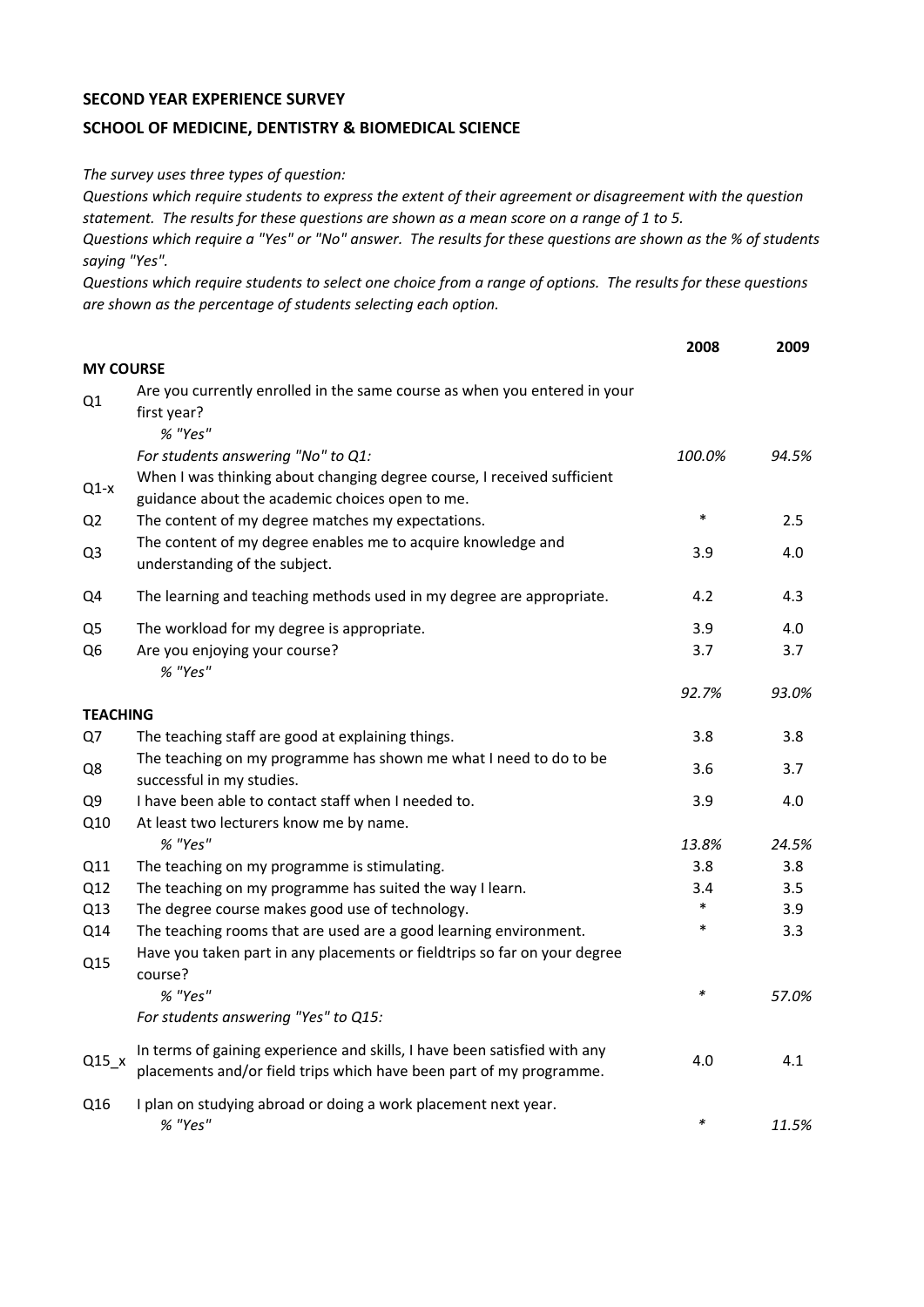|                 |                                                                                                      | 2008   | 2009   |
|-----------------|------------------------------------------------------------------------------------------------------|--------|--------|
|                 | <b>ASSESSMENT AND FEEDBACK</b>                                                                       |        |        |
| Q17             | Feedback on my work has been prompt (within three weeks of submission of<br>the work).               | 2.9    | 2.6    |
| Q18             | Feedback on my work has helped me in my learning.                                                    | 3.1    | 3.1    |
| Q19             | The criteria used in assessing work were made clear at the beginning of my<br>programme.             | 3.6    | 3.7    |
| Q <sub>20</sub> | I am satisfied with my academic performance on my modules.                                           | 3.6    | 3.5    |
| <b>SERVICES</b> |                                                                                                      |        |        |
|                 | Where I have used them, I have been satisfied with the following:                                    |        |        |
| Q <sub>21</sub> | <b>Accommodation Office</b>                                                                          | 3.4    | 3.8    |
| Q <sub>22</sub> | <b>Admissions Office</b>                                                                             | 4.0    | 3.7    |
| Q <sub>23</sub> | <b>Campus Eating Places</b>                                                                          | $\ast$ | 3.5    |
| Q24             | Careers Services, Work Placement Centre, Jobshop                                                     | 3.4    | 3.6    |
| Q <sub>25</sub> | <b>Counselling Service</b>                                                                           | $\ast$ | 3.4    |
| Q26             | <b>Disability Services</b>                                                                           | 3.3    | 3.6    |
| Q27             | <b>Health Services</b>                                                                               | 4.1    | $\ast$ |
| Q28             | Finance Office                                                                                       | 3.8    | 3.6    |
| Q <sub>29</sub> | Learning Development Service                                                                         | $\ast$ | 3.3    |
| Q30             | Queen's International                                                                                | 3.1    | 3.3    |
| Q31             | Queen's Sport (PEC)                                                                                  | $\ast$ | 3.3    |
| Q <sub>32</sub> | Student Jobshop                                                                                      | $\ast$ | 3.5    |
| Q <sub>33</sub> | <b>Student Records and Examinations</b>                                                              | 3.5    | 3.5    |
| Q34             | <b>Student Support</b>                                                                               | 3.4    | $\ast$ |
| Q <sub>35</sub> | <b>Student Guidance Centre</b>                                                                       | 3.7    | 4.0    |
| Q36             | Students' Union                                                                                      | $\ast$ | 4.1    |
| Q <sub>37</sub> | University Clubs and Societies                                                                       | $\ast$ | 4.0    |
| Q38             | The Students' Union has enhanced my experience at Queen's.                                           | $\ast$ | 3.4    |
| <b>ADVICE</b>   |                                                                                                      |        |        |
|                 | I have received sufficient guidance about the academic choices open to me:                           |        |        |
| Q39             | Post-admission (from Schools, Academic Staff)                                                        | 3.4    | *      |
| Q40             | When I was thinking about what modules I would take in second year                                   | $\ast$ | 3.2    |
| Q41             | Now that I am in my second year                                                                      | 3.4    | 3.2    |
| Q42             | Queen's information on tuition fees and bursaries was helpful.                                       | *      | 3.0    |
| Q43             | The most useful source of information on tuition fees and financial support<br>was:                  |        |        |
|                 | Secondary School                                                                                     | $\ast$ | $\ast$ |
|                 | E&LB/LEA                                                                                             | *      | *      |
|                 | <b>UCAS</b>                                                                                          | *      | *      |
|                 | Queen's literature (leaflets, correspondence)                                                        | 5.7%   | *      |
|                 | Queen's website                                                                                      | 94.3%  | *      |
|                 | Other                                                                                                | *      | $\ast$ |
|                 | <b>LEARNING RESOURCES</b>                                                                            |        |        |
| Q44             | The library resources (eg, books, journals) are good enough for my needs.                            | 3.8    | 4.1    |
| Q45             | The library services (eg, borrower services, information, training) are good<br>enough for my needs. | 3.9    | 4.1    |
| Q46             | I have been able to access computers when I needed to.                                               | 3.9    | 3.9    |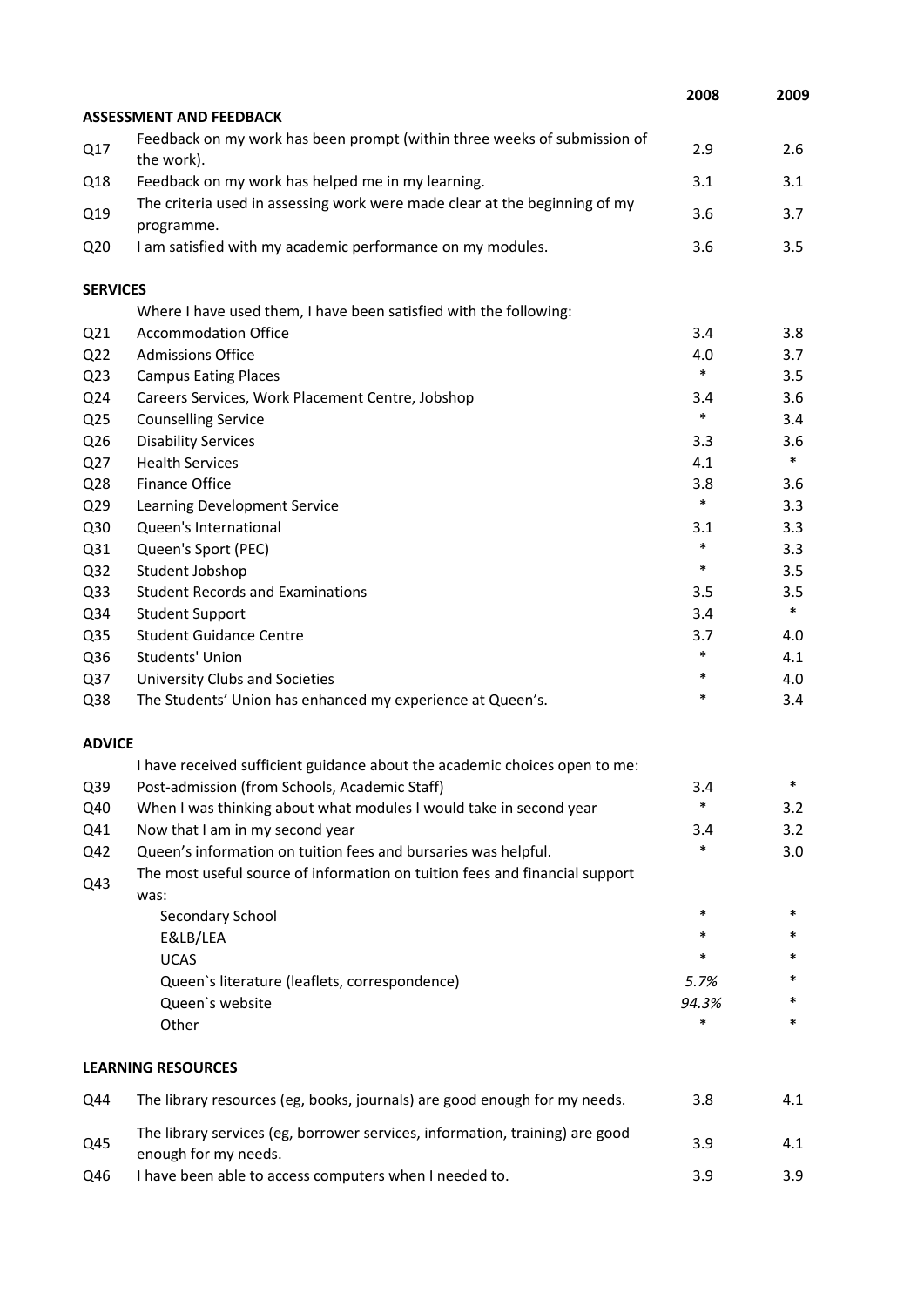|     |                                                                                                  | 2008   | 2009  |
|-----|--------------------------------------------------------------------------------------------------|--------|-------|
|     | <b>STUDY LIFE BALANCE</b>                                                                        |        |       |
| Q47 | How many hours of time-tabled classes (eg, lectures, tutorials, seminars,                        |        |       |
|     | practicals) have you had scheduled in an average week during term-time?                          |        |       |
|     | $0-6$                                                                                            | 0.8%   | 1.0%  |
|     | $7 - 12$                                                                                         | 4.1%   | 0.5%  |
|     | $13 - 18$                                                                                        | 8.9%   | 16.6% |
|     | 19-24                                                                                            | 17.1%  | 34.2% |
|     | $25+$                                                                                            | 69.1%  | 47.7% |
| Q48 | How many days per week during term-time do you typically come to Queen's<br>to study?            |        |       |
|     | 1                                                                                                | 20.5%  | 0.5%  |
|     | 2                                                                                                | 6.4%   | 2.6%  |
|     | 3                                                                                                | 9.0%   | 2.6%  |
|     | 4                                                                                                | 9.0%   | 12.3% |
|     | $5+$                                                                                             | 55.1%  | 82.1% |
| Q49 | Where are you living while you are attending Queen's?                                            |        |       |
|     | At Home                                                                                          | 27.0%  | 23.1% |
|     | Other private accommodation                                                                      | 68.0%  | 73.4% |
|     | University run accommodation                                                                     | 4.9%   | 3.5%  |
| Q50 | Have you been required to take on employment (part-time, full-time) to                           |        |       |
|     | finance yourself through university?                                                             |        |       |
|     | % "Yes"                                                                                          | 61.0%  | 54.3% |
|     | For students answering "Yes" to Q50:                                                             |        |       |
|     | Q50_x Please select the number of hours you work in your job per week:                           |        |       |
|     | $1 - 5$                                                                                          | 17.3%  | 16.7% |
|     | $6 - 10$                                                                                         | 42.7%  | 42.6% |
|     | $10 - 15$                                                                                        | 29.3%  | 26.9% |
|     | $16 - 20$                                                                                        | 9.3%   | 7.4%  |
|     | $21 - 25$                                                                                        | 1.3%   | 3.7%  |
|     | $26+$                                                                                            | 0.0%   | 2.8%  |
| Q51 | I find it difficult to balance academic and other commitments such as:                           |        |       |
|     | Social Life                                                                                      | 2.8    | 2.8   |
|     | Work (part-time, full-time)                                                                      | 2.8    | 2.6   |
|     | Caring for others (parent, partner, children)                                                    | 3.2    | 3.1   |
|     | PERSONAL DEVELOPMENT                                                                             |        |       |
| Q52 | My programme requires me to work with other students.                                            | 4.3    | 4.5   |
| Q53 | I have received sufficient advice about Personal Development Planning (PDP).                     | 2.3    | 3.1   |
| Q54 | I am not as motivated towards my studies as I should be.                                         | 3.2    | 3.2   |
| Q55 | I haven't done the background reading expected of me.                                            | 3.1    | 3.2   |
| Q56 | Academic work at this level is harder than I expected it to be.                                  | 3.0    | 3.2   |
| Q57 | I feel I have made the right choice of programme.                                                | 4.1    | 4.3   |
| Q58 | I know what I want to do when I graduate.                                                        | 3.8    | 3.7   |
| Q59 | I am confident that my programme will lead to a job at a level that matches<br>my qualification. | 4.2    | 4.2   |
| Q60 | I enjoy the social side of being at Queen's.                                                     | 4.3    | 4.1   |
| Q61 | I know about Degree Plus.                                                                        | $\ast$ | 1.7   |
|     | I have been encouraged to meet with a Careers Adviser to discuss my future                       |        |       |
| Q62 | plans                                                                                            | 2.0    | 2.3   |